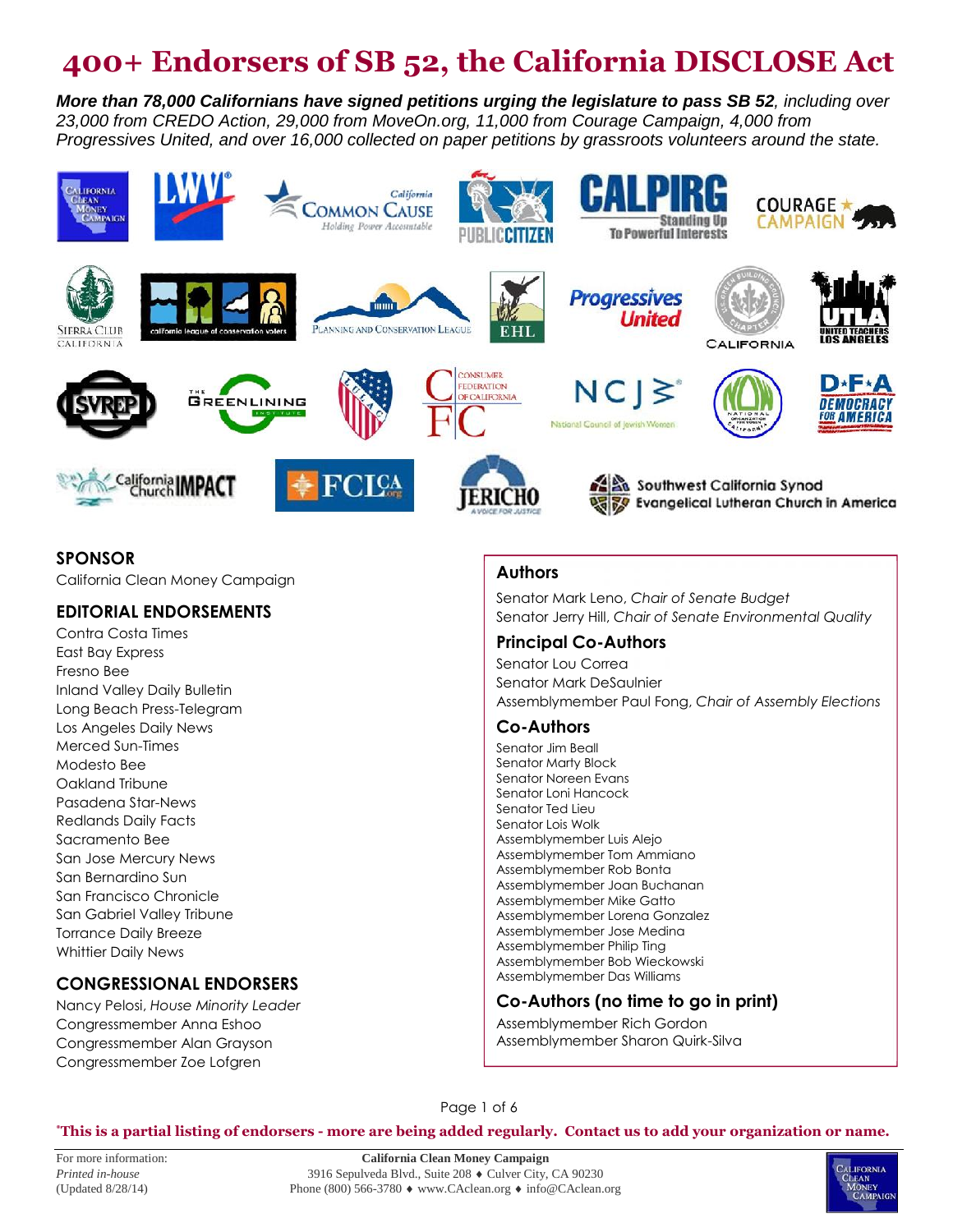# **STATE ELECTED OFFICIALS**

#### Speaker John Pérez

Dave Jones, *California Insurance Commissioner* Tom Torlakson, *State Superintendent of Public Instruction* Betty Yee, *Member California State Board of Equalization* Assemblymember Bob Blumenfield

#### **CONSTITUTIONAL EXPERTS**

Bob Stern, *Principal* c*o-author of 1974 Political Reform Act* Brennan Center for Justice at New York University School of Law Campaign Legal Center

#### **REFORM ORGANIZATIONS**

League of Women Voters of California California Common Cause California Forward Action Fund CALPIRG Public Citizen Rootstrikers 99 Rise

#### **TRANSPARENCY ORGANIZATIONS**

Maplight

# **NATIONAL ORGANIZATIONS**

Courage Campaign Democracy for America Global Exchange Progressives United

# **ENVIRONMENTAL**

California League of Conservation Voters Clean Water Action Endangered Habitats League Planning and Conservation League Sierra Club California

# **BUSINESS AND BUSINESS LEADERS**

California Broadcasters Association Green Chamber of Commerce Hispanic Chamber of Commerce, Silicon Valley Redwood Empire Business Association San Diego Radio Broadcasters Association U.S. Green Building Council of California

# **LABOR AND LABOR LEADERS**

United Teachers of Los Angeles (UTLA) American Federation of Government Employees (AFGE) Local 1236 California Federation of Interpreters (CFI) Communication Workers of America (CWA) 9510 – Orange County Chapter Pacific Media Workers Guild (Newspaper Guild/CWA Local 39521)

Ray Cordova, *Chair, South County Labor\**

Cesar Lara, *Director, Monterey Bay Central Labor Council\** Glen Schaller, *Political Coordinator, Monterey Bay Central Labor Council\**

#### **CIVIL RIGHTS**

California League of United Latin American Citizens (LULAC) Greenlining Institute Southwest Voter Registration Education Project

#### **WOMEN**

California National Organization for Women National Council of Jewish Women, California Kimberly Ellis, *Executive Director, Emerge California\** Christine Pelosi, *Chair, Women's Caucus of the California Democratic Party\**

#### **SENIORS**

American Association of Retirees California State Retirees

#### **CONSUMERS**

Consumer Federation of California

# **HEALTH CARE**

California OneCare Physicians for a National Health Program – California San Francisco Bay Area Physicians for Social Responsibility Trauma Foundation

#### **FAITH**

California Church IMPACT Friends Committee on Legislation in California JERICHO: A Voice for Justice Lutheran Office of Public Policy ― California Southwest California Synod of the Evangelical Lutheran Church in America

#### **LOCAL GOVERNMENTS**

City of Santa Cruz City of Sunnyvale City of Watsonville County of Santa Cruz

# **POLITICAL PARTY ORGANIZATIONS**

California Democratic Council California Democratic Party Business & Professional Caucus California Democratic Party Chicano-Latino Caucus California Democratic Party Environmental Caucus California Democratic Party Progressive Caucus California Democratic Party Rural Caucus California Democratic Party Senior's Caucus

Page 2 of 6



<sup>\*</sup> Affiliations listed for identification purposes only.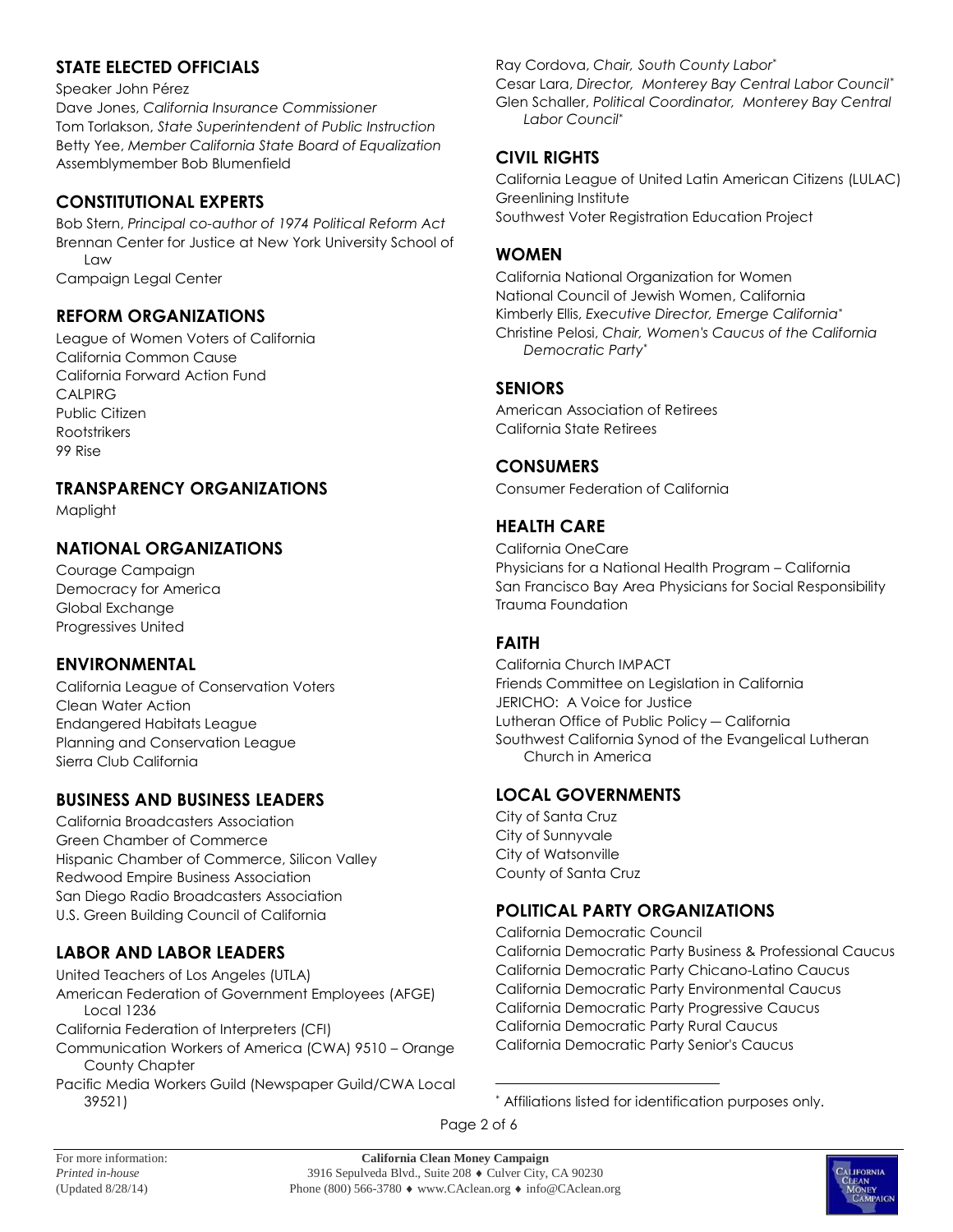California Young Democrats Alameda County Democratic Party Contra Costa County Democratic Party Democratic Party of Sacramento County Los Angeles County Democratic Party Madera County Democratic Party Marin County Democratic Party Monterey County Democratic Party Orange County Democratic Party San Diego County Democratic Party San Francisco Democratic Party San Mateo County Democratic Party Santa Clara County Democratic Party Santa Cruz County Democratic Party Sonoma County Democratic Party Sutter County Democratic Party Ventura County Democratic Party Green Party of Monterey County Green Party of Orange County

# **LOCAL ORGANIZATIONS**

Alliance for Democracy - Monterey County California Alliance for Retired Americans - Orange County Action Committee California League of United Latin American Citizens Community Alliance Newspaper Concerned Citizens of Laguna Woods Village Dream Menders Evolve, A Community Organization Generation Green Health Care for All - California San Fernando Valley Chapter Historic Highland Park Neighborhood Council Human Agenda & Move to Amend Santa Clara County Lamorinda Peace and Justice League of United Latin American Citizens Garden Grove Council League of United Latin American Citizens Santa Ana Council League of United Latin American Citizens Foundation –<br>Orange County Los Amigos of Orange County Mid-Peninsula American Dream Council - MoveOn.org Military Families Speak Out Money Out Voters In Coalition Move to Amend, San Mateo County MoveOn Council, Irvine and South Orange County MoveOn Council, Los Angeles MoveOn Council, North Orange County National Council of Jewish Women Los Angeles Occupy Democracy - Pasadena Older Women's League (OWL) - San Francisco Chapter Orange County Communities Organized for Responsible Development (OCCORD) Orange County Peace Coalition Orange County Veterans for Peace

Organizing for a Better America (OFBA) – Orange County Petaluma Tomorrow Reclaim Democracy, Orange County Results – San Franando Valley Chapter San Francisco for Democracy San Francisco Tomorrow San Mateo County Peace Action San Mateo County Democracy for America Santa Clarita Organization for Planning the Environment Secular Jewish Humanists Reclaim Democracy of Orange County United Nations Association, San Fernando Valley United Nations Association, Santa Cruz Valley Grassroots for Democracy West Yolo Democratic Club Women's International League for Peace and Freedom (WILPF), East Bay Branch WILPF: Humboldt Branch WILPF: Los Angeles Branch WILPF: Mid-Peninsula Branch WILPF: Monterey County Branch WILPF: Sacramento Valley Branch WILPF: San Diego Branch WILPF: San Francisco Branch WILPF: Fresno Branch WILPF: Sacramento Branch WILPF: San Jose Branch WILPF: San Luis Obispo Branch WILPF: Santa Barbara Branch WILPF: Santa Cruz Branch Women For: Orange County The Workmen's Circle

# **LOCAL FAITH ORGANIZATIONS**

Brea Congregational UCC Social Action Team Progressive Christians Uniting of Orange County Progressive Christians Uniting of Pomona Valley Social Justice Committee Unitarian Universalist Church of Anaheim Social Action Committee Unitarian Universalist Fellowship of Fullerton Unitarian Universalist Fellowship of Redwood City Unitarian Universalist Church of Palo Alto Unitarian Universalist Church of Santa Clarita Valley Unitarian Universalist Church of Ventura, Social Action coordinating Committee

# **LOCAL POLITICAL PARTY ORGANIZATIONS**

72nd Assembly District Alliance Alice B. Toklas LGBT Democratic Club, San Francisco Auburn Area Democratic Club Beach Cities Democratic Club Berryessa – North San Jose Democratic Club Canyon Democrats Club Clovis Democratic Club Dean Democratic Club of Silicon Valley

Page 3 of 6

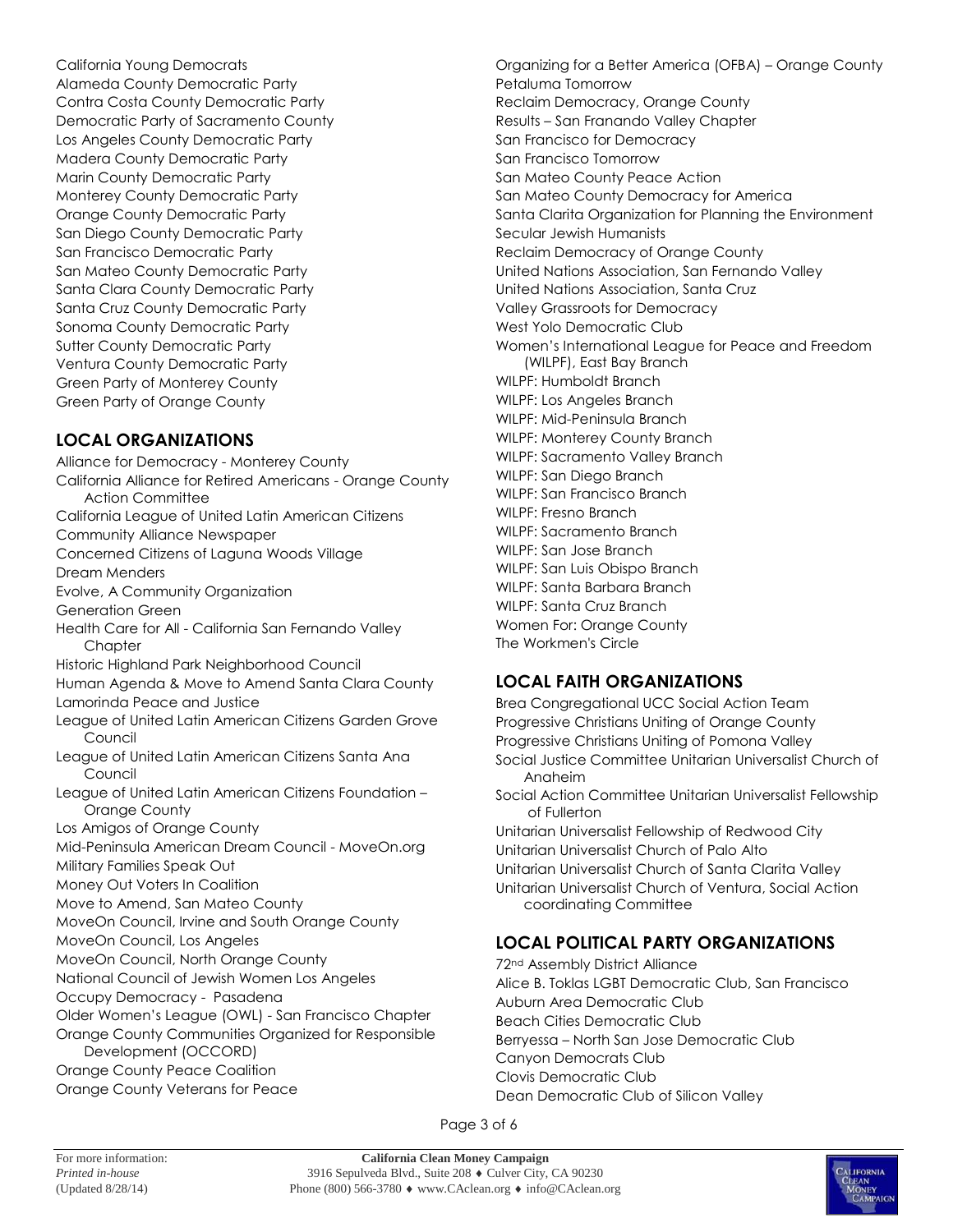Democracy for America-Orange County Democratic Alliance for Action of Santa Clarita Democratic Activists for Women Now (DAWN) Democratic Club at The Villages Democratic Club of Central Orange County Democratic Club of Claremont Democratic Club of Culver City Democratic Club of Southern Sonoma County Democratic Club of Sunnyvale Democratic Club of Ventura Democratic Club of West Orange County Democratic Party of the San Fernando Valley Democratic Singles Ventura County Democratic Women's Club of Santa Cruz County Democratic Women's Club of Stanislaus County Democrats of North Orange County Democrats of Greater Irvine Diablo Valley Democratic Club Fresno Stonewall Democrats Green Democratic Club of Sacramento County Green Party of San Mateo County Green Party of Santa Clara County Harvey Milk LGBT Democratic Club, San Francisco JFK Democratic Club of Sacramento Laguna Beach Democratic Club Laguna Woods Democratic Club Lamorinda Democratic Club Latino Democratic Club of Sacramento Metropolitan Greater Oakland Democratic Club Newport Beach Women's Democratic Club Oakhurst Democratic Club Pacific Palisades Democratic Club Pacifica-Daly City Democratic Club Peninsula Democratic Coalition Peninsula Young Democrats Peoples Democratic Club of Santa Cruz County Point Loma Democratic Club Potrero Hill Democratic Club, San Francisco Progressive Democrats of America - Orange County Progressive Democrats of Sonoma County Progressive Democrats of the San Fernando Valley Progressive Democrats of the Santa Monica Mountains Richmond District Democratic Club, San Francisco River City Democratic Club Sacramento Hispanic Democratic Club San Gabriel Valley Democratic Woman's Club San Ramon Valley Democratic Club Santa Barbara City College Democrats Santa Clara County Democratic Club Santa Rosa Democratic Club Seal Beach Leisure World Democratic Club Silicon Valley Democratic Club Silicon Valley Latino Democratic Forum Silicon Valley Young Democrats Sonoma Democratic Party Sonoma Valley Democrats

South County Democratic Club (Santa Clara) South County Democratic Club (San Luis Obispo County) South Orange County Democratic Club Stonewall Democrats of Ventura County Tri Valley Democratic Club Turlock Democratic Club Valley Democrats United United Nations Association of Santa Cruz Wellstone Democratic Renewal Club Wellstone Progressive Democrats of Sacramento West Fresno Democratic Club West LA Democratic Club West Valley for Change Democratic Club West Yolo Democratic Club Yes We Can Democratic Club Young Democrats - Orange County

# **LOCAL ELECTED OFFICIALS**

**(Affiliations listed for identification purposes only)**

Alicia Aquirre, *Mayor, Redwood* Hilary Bryant, *Mayor, Santa Cruz* David Lim, *Mayor, San Mateo* Michael Kyes, *Mayor, Sebastopol* David Chiu, *President, City & County of San Francisco Board of Supervisors* Carol Russell, *Vice Mayor, Cloverdale* Jim Griffith, *Vice Mayor, Sunnyvale* Robert Jacob, *Vice Mayor, Sebastopol* Fred Keeley, *Treasurer, Santa Cruz County*

John Avalos, Supervisor, *City & County of San Francisco* Steve Bennett, *Supervisor, County of Ventura* David Campos, *Supervisor, City & County of San Francisco* Malia Cohen, *Supervisor, City & County of San Francisco* Zach Friend, *Supervisor, County of Santa Cruz* Susan Gorin, *Supervisor, 1st District Sonoma County* Jane Kim, Supervisor, *City & County of San Francisco* John Leopold, *Supervisor, County of Santa Cruz* Kathy Long, *Supervisor, County of Ventura* Eric Mar, *Supervisor, City & County of San Francisco* Linda Parks, *Supervisor, County of Ventura* Scott Wiener, *Supervisor, City & County of San Francisco*

Monica E. Wilson, *Councilmember, Antioch* Sandy Genis, *Councilmember, Costa Mesa* Wendy Leece, *Councilmember Costa Mesa* Jan Flory, *Councilmember, Fullerton* Kris Beard, *Councilmember, Garden Grove* Michael A Green, *Advisory Councilmember, Oak Park* Marc Berman, *Councilmember, Palo Alto* Erik Howell, *Councilmember, Pismo Beach* Darlene Barber-Martinez, *Councilmember, Riverbank* Ash Kalra, *Council, San Jose* Barbara Heller, *Councilmember, San Rafael* Damon Connolly, *Councilmember, San Rafael* Kate Colin, *Councilmember, San Rafael*

Page 4 of 6

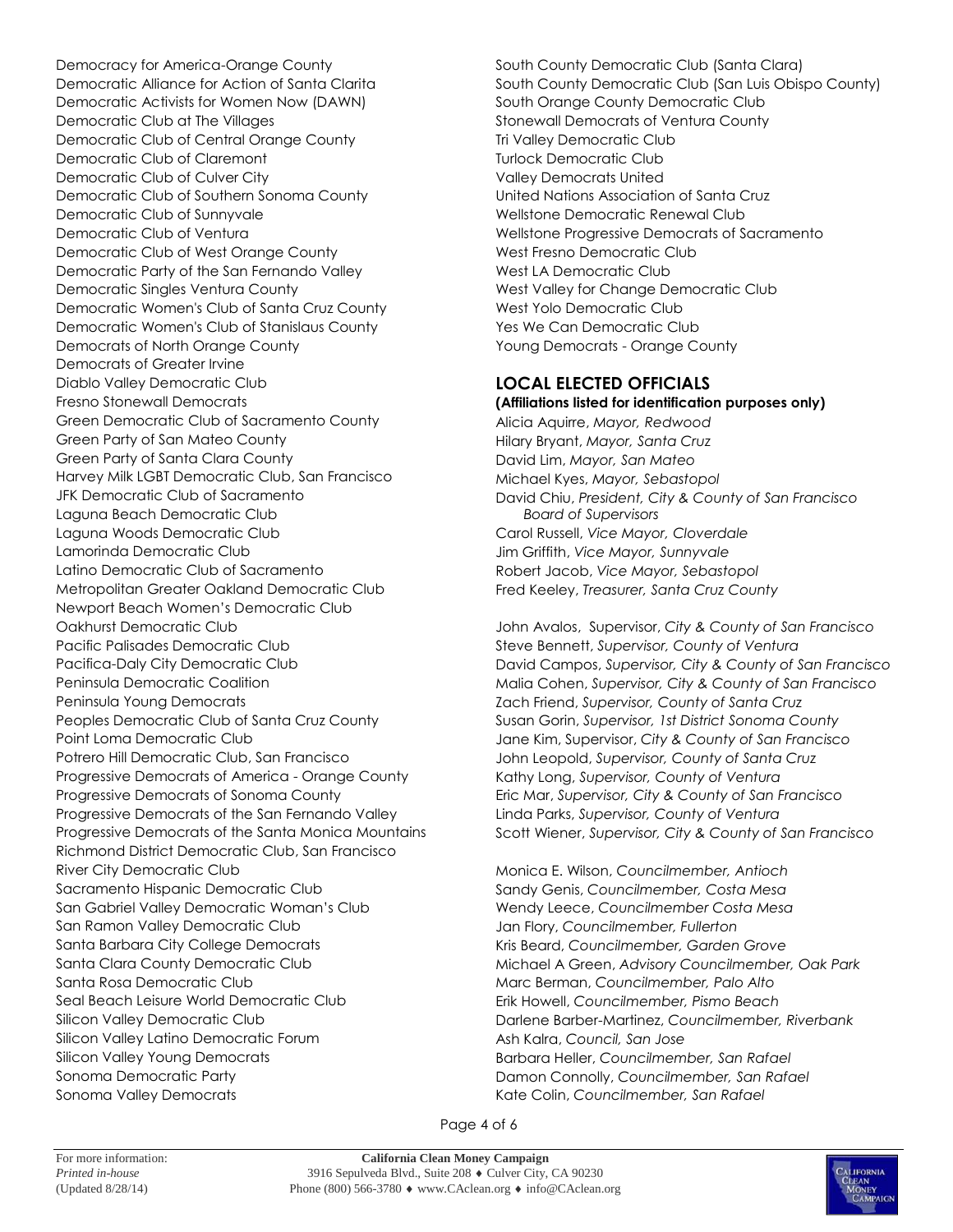Roman Reyna, *Councilmember, Santa Ana* Cynthia Mathews, *Councilmember, Santa Cruz* David Terrazas, *Councilmember, Santa Cruz* Julie Combs, *Councilmember, Santa Rosa* Al Adams, *Councilmember, Thousand Oaks* Claudia Bill De LA Pena, *Councilmember, Thousand Oaks* Mark Johannessen, *Councilmember, West Sacramento*

- Ryan Ahari, *Student Trustee is Rancho Santiago Community College*
- Robert Bernardo, *Harbor Commissioner, San Mateo County* Steve Blount, *Trustee, Cypress School District*
- Gabael Botello, *Student Trustee, North Orange County Community College Board*
- Sharon H Brown, *President, School Board of Trustees La Habra*
- Frank Egger, *President, Ross Valley Sanitary District*
- John Hanna, *Trustee Rancho Santiago Community College District*
- Al Jabbar, *Trustee, Anaheim High School District* Chris Jackson, *Trustee, City College of San Francisco*
- Andy Katz, *Director, East Bay Municipal Utility District*
- Leonard Lahtinen, *Trustee North Orange County Community College District*
- Sandra Lee Fewer, *Commissioner, SF Board of Education*
- Matthew Guerrero, *President, Oceano Community Services District*
- Michael Matsuda, *Trustee, North Orange County Community College District*
- Pamela Meigs, *Director, Ross Valley Sanitary District*
- Dr Jose Moreno, *Governing Board Member, Anaheim School District*
- Bao Nguyen, *Trustee, Garden Grove Unified School District* John Palacio, *Member, Santa Ana School District Board*
- Lynne Plambeck, *Member, Board of Directors, Newhall County Water District*
- John Rizzo, *President, City College of San Francisco Board of Trustees*
- Judy Schriebman, *Director, Las Gallinas Valley Sanitary District*
- Emma Sharif, *Board Member, Compton Unified School District*
- Kim-Shree Maufus, *Commissioner San Francisco Board of Education*
- Katherine H Smith, *Trustee, Anaheim Union High School District*
- Dr Shirley Thornton, *Trustee, Sausalito School Board*
- Patricia A Warren, *Trustee, Board of Education Marin County*

# **CANDIDATES**

Hezekiah Allen, *Candidate for Assembly District 2* Greg Brockbank, *Candidate for City Council San Rafael* Derek Cressman, *Candidate for Secretary of State* Nadine Diaz, *Candidate for LA City Council District 14* Simona Farrise, *Candidate for Assembly District 62* Vince Flaherty, *Candidate for US Congress, District 33*

Heidi Hall, *Candidate for US Congress, District 1* Eileen MacEnery, *Candidate for Assembly District 44* Paulina Miranda, *Candidate for Senate District 8* David Peterson, *Candidate for US Congress, District 12* Greg Raths (R), *Candiate for U.S. Congress, District 45* Loren Scott, *Candidate for Assembly District 54* Tonia Uranga, *Candidate for Assembly District 70*

#### **INDIVIDUALS**

#### **(Affiliations listed for identification purposes only)**

- Assemblymember Michael Allen (retired)
- Assemblymember Sally Lieber (retired)
- Assemblymember Fiona Ma (retired)
- Assemblymember Jose Solorio (retired)
- Senator Liz Figueroa (retired)
- Senator Tom Hayden (retired)
- Pat Alviso, *Co-Chair Military Families Speak Out - Long Beach*
- Marcia Bedard, PhD, *Professor Emerita, CSU Fresno*
- John B Cobb Jr, *Professor Emeritus, Claremont School of Theology*
- Debbie Cook, *Former Mayor of Huntington Beach*
- Donald Craig, *President Orange County NAACP*
- Amin David, *President Emeritus Los Amigos of Orange County*
- David DeVoss, *Editor East-West News Service*
- Benny Diaz Jr, *State Director League of United Latin American Citizens*
- Nicholas Dix, *Executive Director Newport-Mesa Federation of Teachers*
- Peter Drekmeier, *Program Director, Tuolumne River Trust* Rev James A Dwyer, *Chair , Church and Society*
- *Committee Claremont United Methodist Church*
- Rev John C Forney, *Rev Progressive Christians Unitarian Church*
- John Guarascio. *Business Owner*
- Zeke Hernandez, *President Santa Ana League of United Latin American Citizens #147*
- Jim Hightower, Commentator and Writer
- Jerold Hoffman, *Director UPWARD*
- Joseph C Hough Jr, P*resident Emeritus, Union Theological Seminary NY*
- Van Jones, *President and Co-Founder, Rebuild the Dream* Bill Kortum, former Supervisor Sonoma County
- Robert Kuttner, *Author, American Prospect*
- Daraka Larimore-Hall, *Chair Santa Barbara Democratic Party*
- Brian Leubitz, *Founder and Publisher, Calitics.com*
- Lawrence Lessig, *Professor, Harvard Law School*
- Rabbi Galit Levy-Slater, *Congregation Salom Leisure World*
- Jeff Merrick, *Co-Leader Military Families Speak Out - Long Beach*
- William "Rodriguez" Morrison, *Chair 24th SD Republican Party* Markos Moulitsas*, Publisher, Daily Kos*
- Norman Ornstein, *Resident Scholar American Enterprise Institute*
- Aaron Peskin, *Former Supervisor County of San Francisco*
- Page 5 of 6